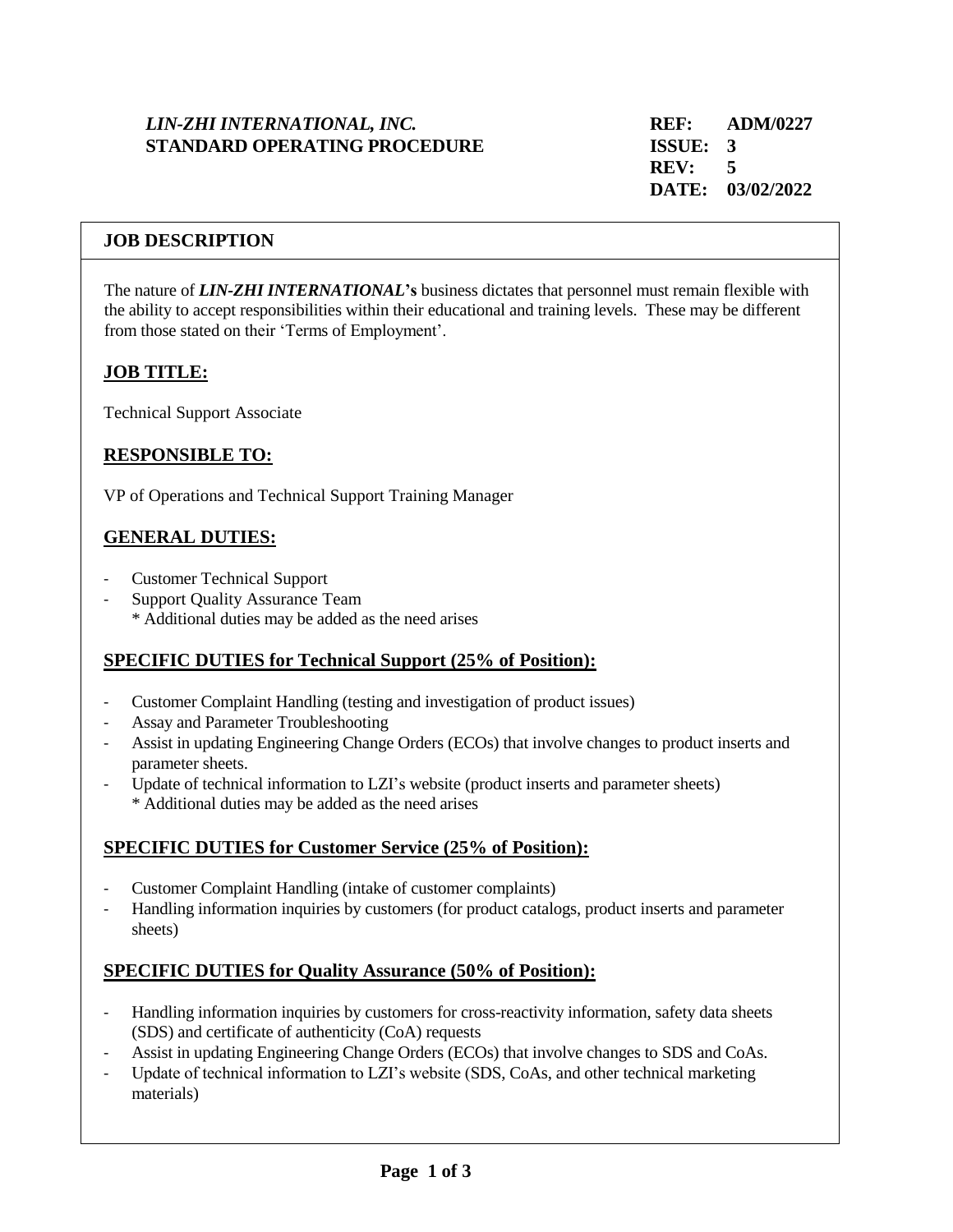# *LIN-ZHI INTERNATIONAL, INC.* **REF: ADM/0227 STANDARD OPERATING PROCEDURE ISSUE: 3**

### **JOB DESCRIPTION**

#### **SPECIFIC DUTIES for Quality Assurance (50% of Position) CONTINUED:**

- Cross-reactivity record maintenance
- Run retain tests, cross-reactivty studies, stability studies, and temperature excursion studies \* Additional duties may be added as the need arises

## **QUALIFICATION & EXPERIENCE REQUIREMENTS:**

- B.S. or M.S. degree or equivalent experience
- Strong attention to detail and organized
- Excellent communication and customer service skills
- Well-versed in the use of the internet/e-mail, Adobe Photoshop, Microsoft Word, Excel, and PowerPoint programs
- Skilled in the use of Google Suite products including Gmail, Google Docs, Google Sheets, Google Slides, and Google Forms are preferred

### **GENERAL ON THE JOB TRAINING REQUIREMENTS:**

- Customer Complaint Handling (complaint intake, testing and investigation)
- Product and assay troubleshooting
- Quality Assurance testing (retain testing, cross-reactivity testing, stability testing, and temperature excursion studies)

# **LOCATION:**

This is a hybrid position working both off-site/work-from-home and on location at the LZI business site in Santa Clara, CA during the COVID-19 Pandemic.